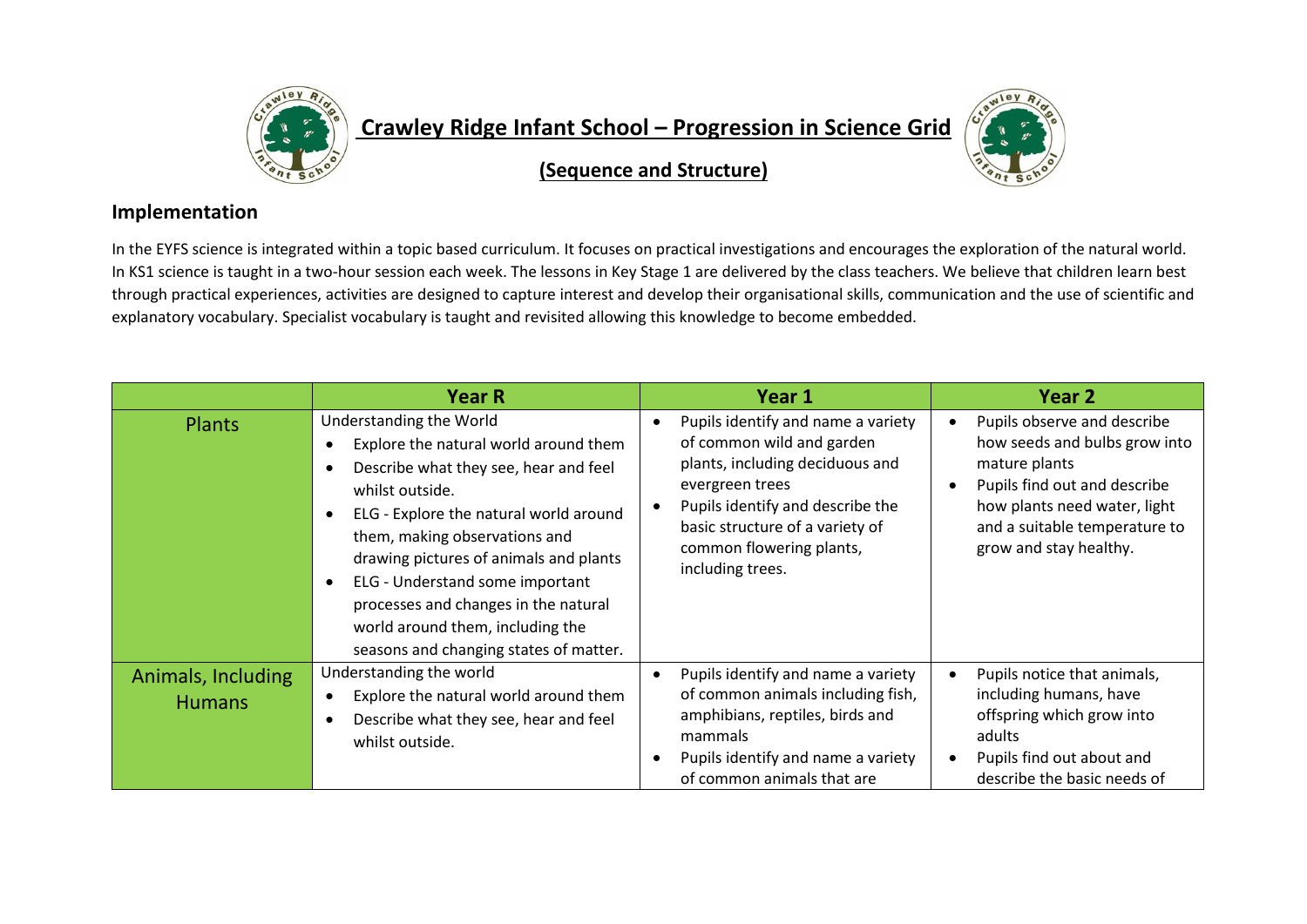|                                                          | ELG - Explore the natural world around<br>$\bullet$<br>them, making observations and<br>drawing pictures of animals and plants<br>ELG - Understand some important<br>$\bullet$<br>processes and changes in the natural<br>world around them, including the<br>seasons and changing states of matter.<br>Personal, Social and Emotional<br>Development<br>Know and talk about the different<br>$\bullet$<br>factors that support their overall health<br>and wellbeing:<br>regular physical activity<br>healthy eating<br>toothbrushing<br>sensible amounts of 'screen time'<br>having a good sleep routine<br>being a safe pedestrian<br>ELG - Manage their own basic hygiene<br>$\bullet$<br>and personal needs, including dressing,<br>going to the toilet and understanding<br>the importance of healthy food choices | carnivores, herbivores and<br>omnivores<br>Pupils describe and compare the<br>structure of a variety of common<br>animals (fish, amphibians, reptiles,<br>birds and mammals, including<br>pets)<br>Pupils identify, name, draw and<br>label the basic parts of the human<br>body and say which part of the<br>body is associated with each<br>sense. | animals, including humans, for<br>survival (water, food and air)<br>Pupils describe the importance<br>for humans of exercise, eating<br>the right amounts of different<br>types of food, and hygiene                                                                                             |
|----------------------------------------------------------|--------------------------------------------------------------------------------------------------------------------------------------------------------------------------------------------------------------------------------------------------------------------------------------------------------------------------------------------------------------------------------------------------------------------------------------------------------------------------------------------------------------------------------------------------------------------------------------------------------------------------------------------------------------------------------------------------------------------------------------------------------------------------------------------------------------------------|------------------------------------------------------------------------------------------------------------------------------------------------------------------------------------------------------------------------------------------------------------------------------------------------------------------------------------------------------|--------------------------------------------------------------------------------------------------------------------------------------------------------------------------------------------------------------------------------------------------------------------------------------------------|
| Year 1<br><b>Everyday Materials</b><br>Year <sub>2</sub> | Understanding the World<br>ELG - Understand some important<br>$\bullet$<br>processes and changes in the natural<br>world around them, including the<br>seasons and changing states of matter.                                                                                                                                                                                                                                                                                                                                                                                                                                                                                                                                                                                                                            | Pupils distinguish between an<br>$\bullet$<br>object and the material from<br>which it is made<br>Pupils identify and name a variety<br>of everyday materials, including<br>wood, plastic, glass, metal, water,<br>and rock                                                                                                                          | Pupils identify and compare<br>$\bullet$<br>the suitability of a variety of<br>everyday materials, including<br>wood, metal, plastic, glass,<br>brick, rock, paper and<br>cardboard for particular uses<br>Pupils find out how the shapes<br>of solid objects made from<br>some materials can be |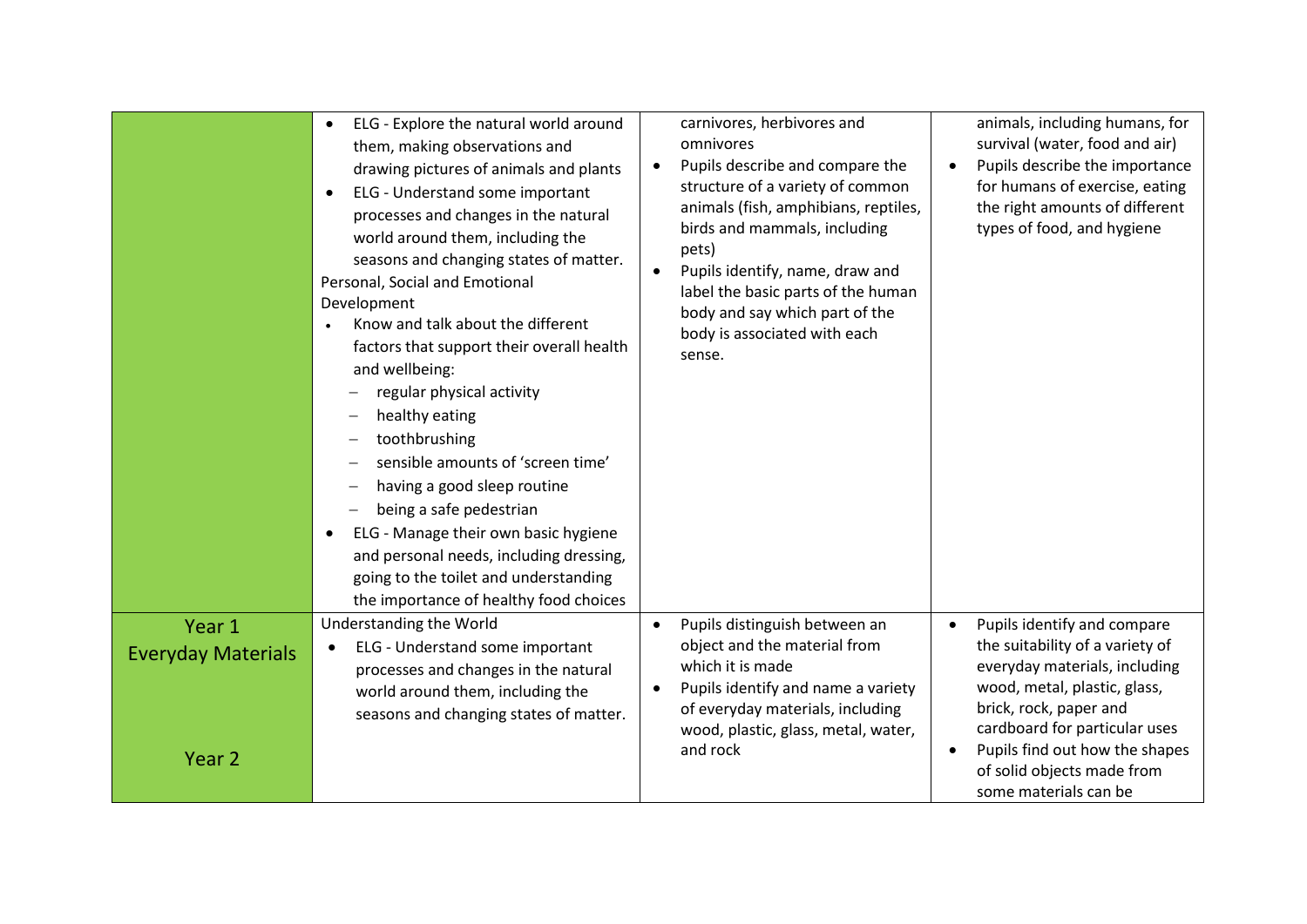| <b>Uses of Everyday</b><br>materials       |                                                                                                                                                                                                                                                                                                                                                                                      | $\bullet$<br>$\bullet$ | Pupils describe the simple physical<br>properties of a variety of everyday<br>materials<br>Pupils compare and group<br>together a variety of everyday<br>materials on the basis of their<br>simple physical properties |           | changed by squashing,<br>bending, twisting and<br>stretching.                                                                                                                                                                                                                                                                                                                                                                                                                                            |
|--------------------------------------------|--------------------------------------------------------------------------------------------------------------------------------------------------------------------------------------------------------------------------------------------------------------------------------------------------------------------------------------------------------------------------------------|------------------------|------------------------------------------------------------------------------------------------------------------------------------------------------------------------------------------------------------------------|-----------|----------------------------------------------------------------------------------------------------------------------------------------------------------------------------------------------------------------------------------------------------------------------------------------------------------------------------------------------------------------------------------------------------------------------------------------------------------------------------------------------------------|
| <b>Seasonal Changes</b>                    | Understanding the World<br>Understand the effect of changing<br>$\bullet$<br>seasons on the natural world around<br>them.<br>ELG- Understand some important<br>$\bullet$<br>processes and changes in the natural<br>world around them, including the<br>seasons and changing states of matter.                                                                                       | $\bullet$              | Pupils observe changes across the<br>four seasons<br>Pupils observe and describe<br>weather associated with the<br>seasons and how day length<br>varies.                                                               |           |                                                                                                                                                                                                                                                                                                                                                                                                                                                                                                          |
| Living Things and<br><b>Their Habitats</b> | Understanding the World<br>Recognise some environments that are<br>٠<br>different from the one in which they<br>live.<br>ELG - Know some similarities and<br>differences between the natural world<br>around them and contrasting<br>environments, drawing on their<br>experiences and what has been read in<br>class.<br><b>Communication and Language</b><br>Learn new vocabulary. |                        |                                                                                                                                                                                                                        | $\bullet$ | Pupils explore and compare<br>the differences between things<br>that are living, dead, and<br>things that have never been<br>alive<br>Pupils identify that most living<br>things live in habitats to which<br>they are suited and describe<br>how different habitats provide<br>for the basic needs of different<br>kinds of animals and plants,<br>and how they depend on each<br>other<br>Pupils identify and name a<br>variety of plants and animals in<br>their habitats, including<br>microhabitats |